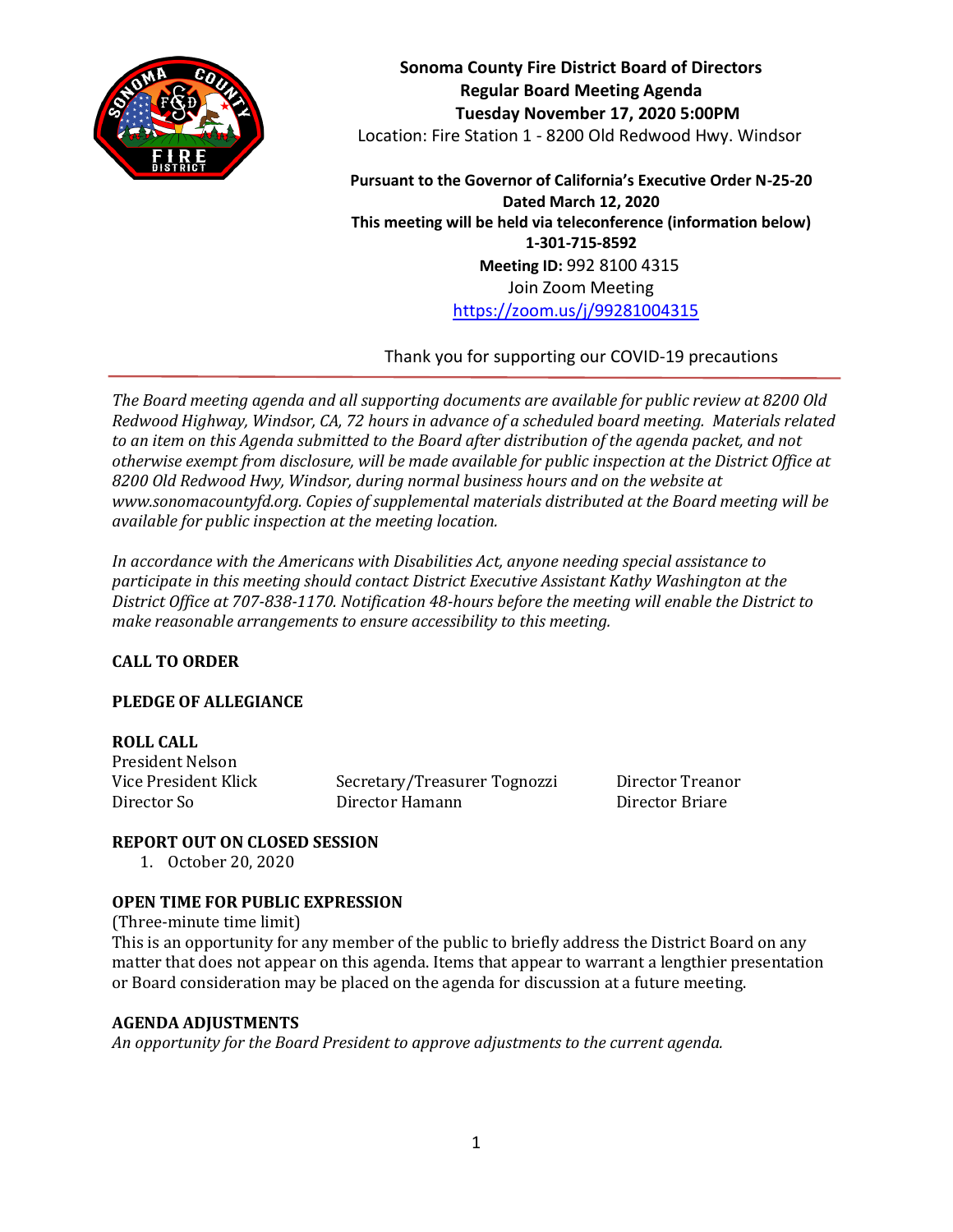

**Sonoma County Fire District Board of Directors Regular Board Meeting Agenda Tuesday November 17, 2020 5:00PM** Location: Fire Station 1 - 8200 Old Redwood Hwy. Windsor

**Pursuant to the Governor of California's Executive Order N-25-20 Dated March 12, 2020 This meeting will be held via teleconference (information below) 1-301-715-8592 Meeting ID:** 992 8100 4315 Join Zoom Meeting <https://zoom.us/j/99281004315>

Thank you for supporting our COVID-19 precautions

# **SONOMA COUNTY PROFESSIONAL FIREFIGHTERS ASSOCIATION PRESIDENT'S REPORT**

*An opportunity for the President of the Sonoma County Professional Firefighters Association to address the Board on matters of the Association.*

## **DIRECTOR REPORTS**

*An opportunity for Directors to report on their individual activities related to District business.*

## **FIRE CHIEF'S REPORT**

*Chief Heine will report on District administration and operations.*

## **CONSENT CALENDAR ITEMS**

*These items can be acted on in one consolidated motion or may be removed from the Consent Calendar and separately considered at the request of any Director.*

- 1. Approve the minutes from the October 20, 2020 Regular Board of Directors Meeting
- 2. Approve bills and payables for October 2020.

# **ACTION ITEMS**

**1. VOLUNTEER/APPRENTICE/EXPLORER POLICY**

*The Board will consider approving the updated Volunteer/Apprentice/Explorer Policy.*

**2. ADOPTION OF 2020-2025 SONOMA COUNTY FIRE DISTRICT STRATEGIC PLAN** *The Board will consider approving and adopting the draft 2020-2025 Sonoma County Fire District Strategic Plan.*

#### **COMMITTEE REPORT**

- **1.** Standing Committee: Finance Committee
- **2.** Ad Hoc Committee: Facilities

### **FINANCIAL REPORTS**

#### **COMMUNICATIONS**

#### **CLOSED SESSION**

Anticipated Litigation (two cases) (Government Code Section 54956.9(b)).

#### **REPORT OUT ON CLOSED SESSION WILL BE AT OPEN MEETING ON DECEMBER 15, 2020**